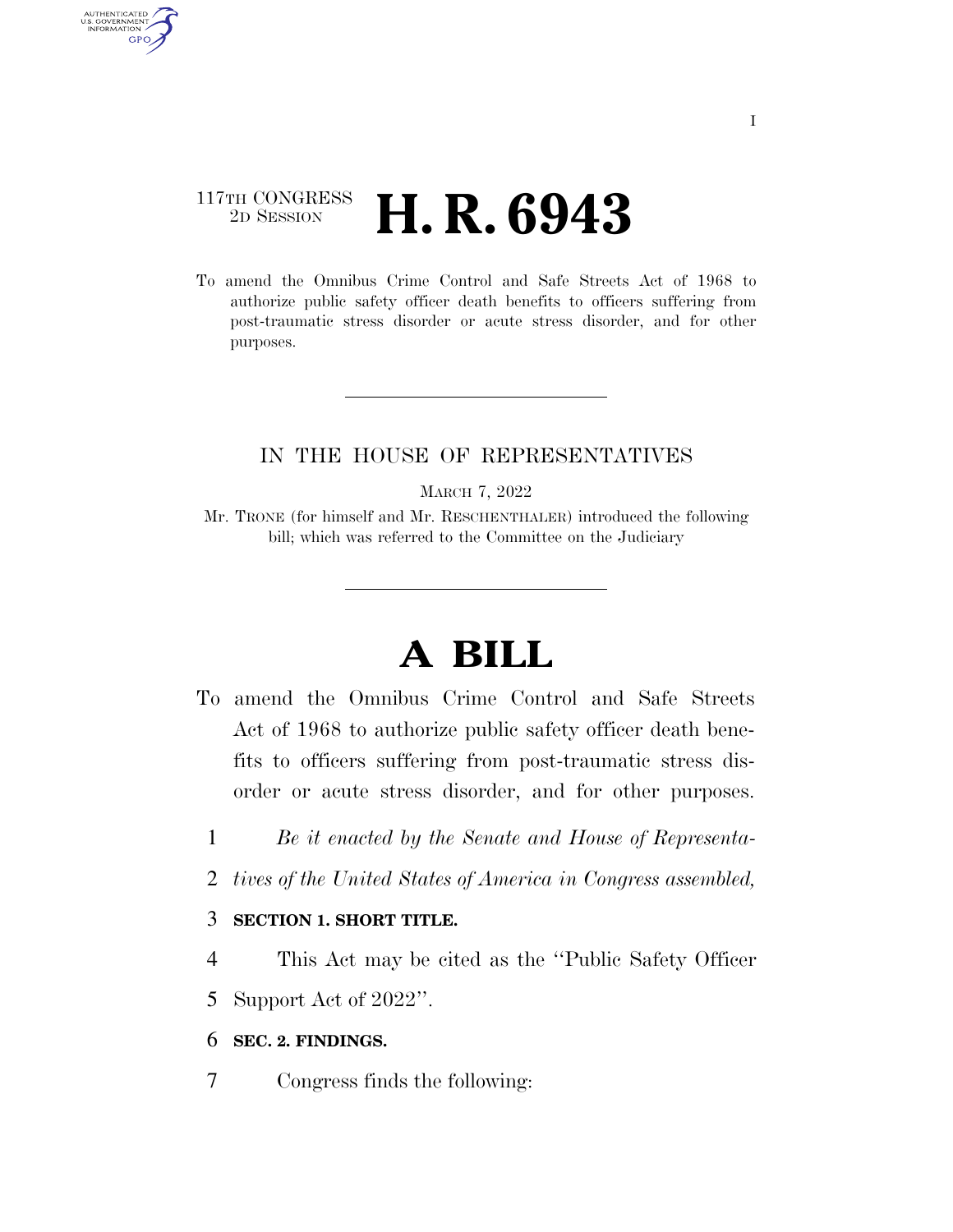(1) Every day, public safety officers, including police officers, firefighters, emergency medical tech- nicians, and others, work to maintain the safety, health, and well-being of the communities they serve.

 (2) This means public safety officers are rou- tinely called to respond to stressful and potentially traumatic situations, often putting their own lives in danger.

 (3) This work not only puts public safety offi- cers at risk for experiencing harm, serious injury, and cumulative and acute trauma, but also places them at up to 25.6 times higher risk for developing post-traumatic stress disorder when compared to in-dividuals without such experiences.

 (4) Psychological evidence indicates that law enforcement officers experience significant job-re- lated stressors and exposures that may confer in- creased risk for mental health morbidities (such as post-traumatic stress disorder and suicidal thoughts, ideation, intents, and behaviors) and hastened mor-21 tality.

 (5) Public safety officers often do not have the resources or support they need, leaving them at higher risk for long-term mental health con-sequences.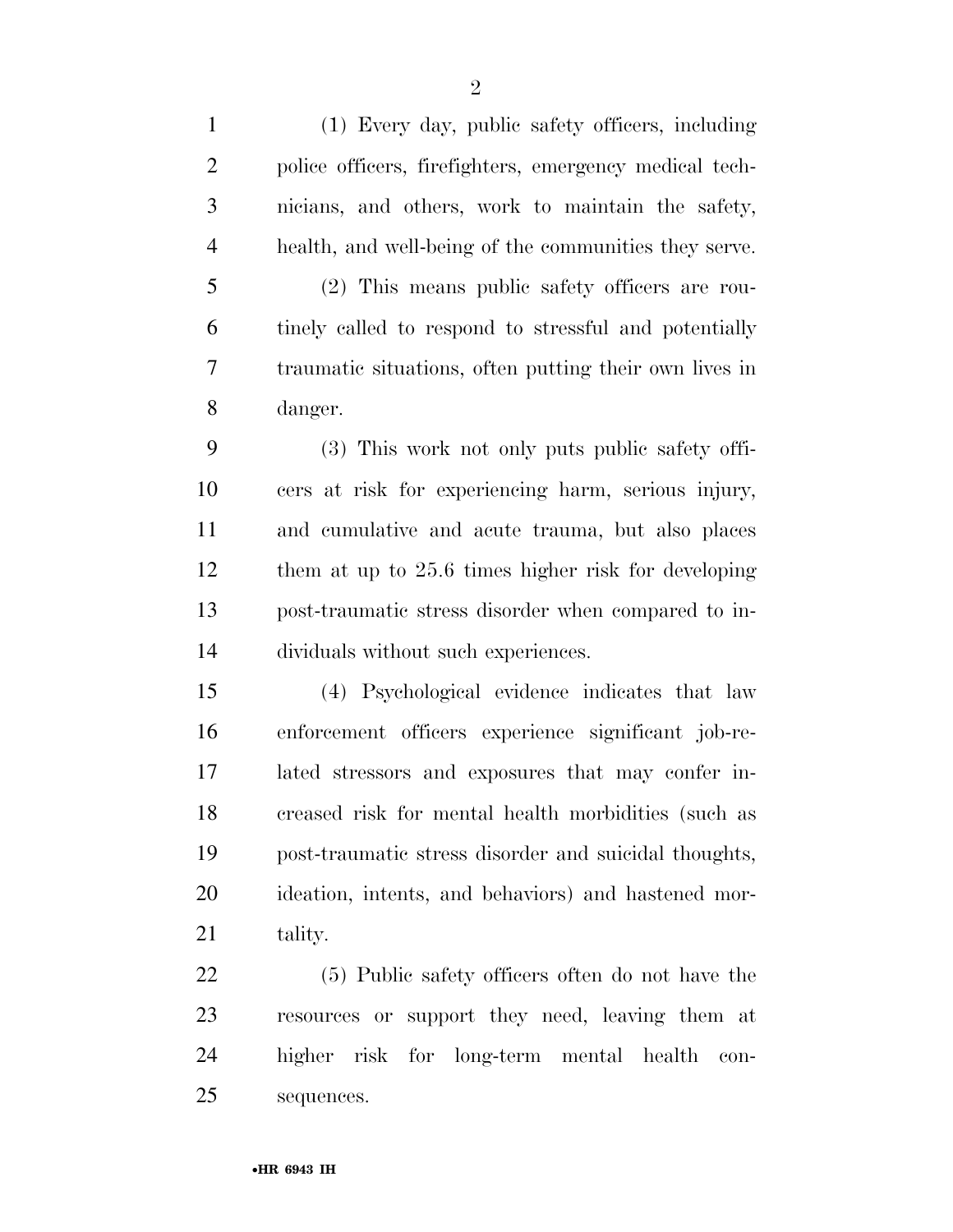| $\mathbf{1}$   | $(6)$ Whereas, although the Department of De-         |
|----------------|-------------------------------------------------------|
| $\overline{2}$ | fense already considers servicemember suicides to be  |
| 3              | line-of-duty deaths and provides Federal support to   |
| 4              | eligible surviving families, the Federal Government   |
| 5              | does not recognize public safety officer suicides as  |
| 6              | deaths in the line of duty.                           |
| $\tau$         | (7) In 2017, the Department of Justice ap-            |
| 8              | proved 481 claims under the Public Safety Officers'   |
| 9              | Benefits Program under subpart 1 of part L of title   |
| 10             | I of the Omnibus Crime Control and Safe Streets       |
| 11             | Act of 1968 (34 U.S.C. 10281 et seq.), but not one    |
| 12             | of them for the more than 240 public safety officers  |
| 13             | who died by suicide that year.                        |
| 14             | (8) Public safety officers who have died or are       |
| 15             | disabled as a result of suicide or post-traumatic     |
| 16             | stress disorder do not qualify for the Public Safety  |
| 17             | Officers' Benefits Program, despite the fact that     |
| 18             | public safety officers are more likely to die by sui- |
| 19             | cide than from any other line-of-duty cause of death. |
| 20             | SEC. 3. PUBLIC SAFETY OFFICER DEATH BENEFITS FOR      |
| 21             | POST-TRAUMATIC STRESS DISORDER AND                    |
| 22             | <b>ACUTE STRESS DISORDER.</b>                         |
| 23             | (a) IN GENERAL.—Section 1201 of title I of the Om-    |
| 24             | nibus Crime Control and Safe Streets Act of 1968 (34) |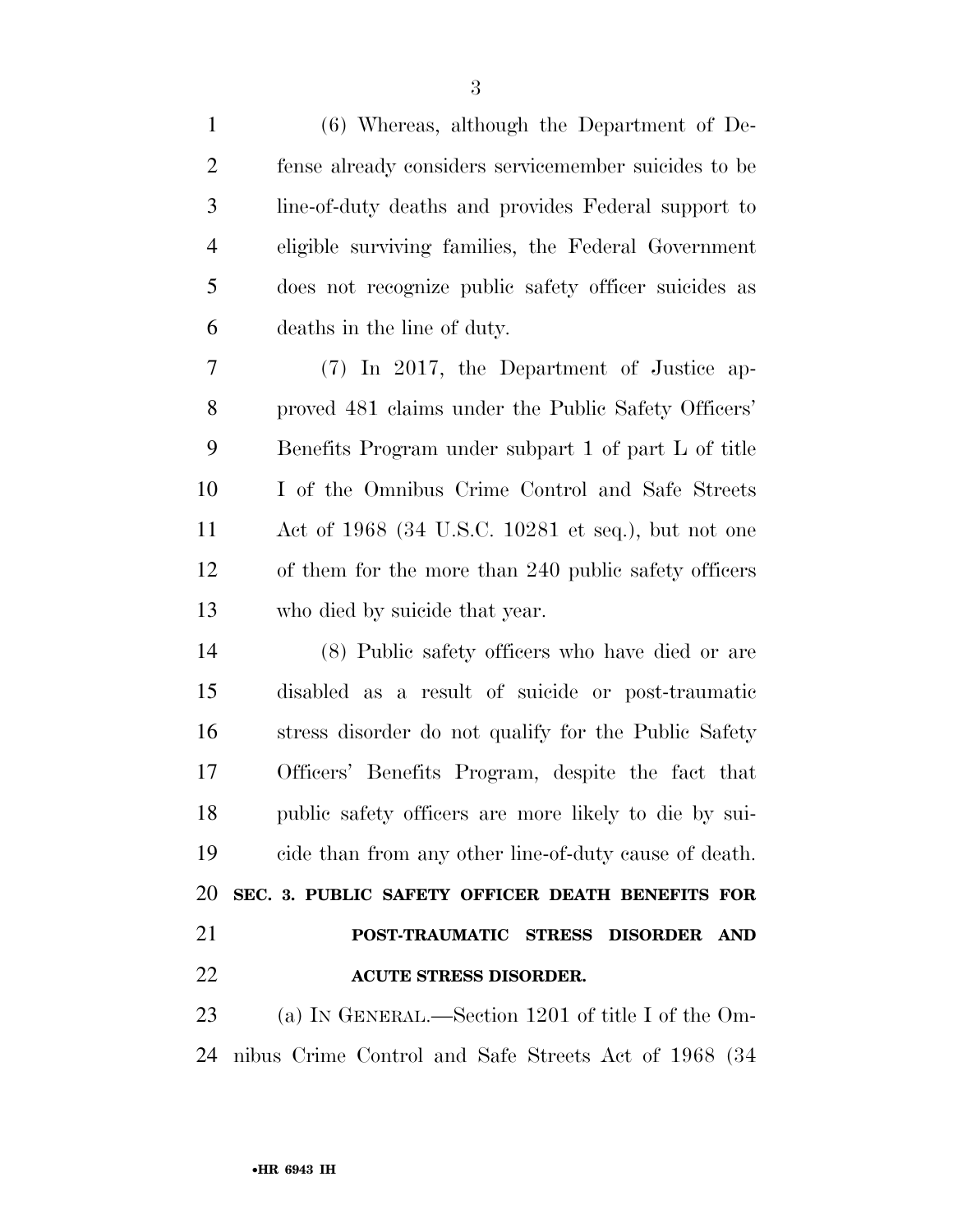|                | 1 U.S.C. 10281) is amended by adding at the end the fol- |
|----------------|----------------------------------------------------------|
| $\overline{2}$ | lowing:                                                  |
| 3              | "(0) POST-TRAUMATIC STRESS<br><b>DISORDER</b><br>AND     |
| 4              | <b>ACUTE STRESS DISORDER.—</b>                           |
| 5              | " $(1)$ DEFINITIONS.—In this section:                    |
| 6              | "(A) MASS CASUALTY EVENT.—The term                       |
| $\overline{7}$ | 'mass casualty event' means an incident result-          |
| 8              | ing in casualties to not fewer than 3 victims, in-       |
| 9              | cluding—                                                 |
| 10             | "(i) an incident that exceeds the nor-                   |
| 11             | resources for emergency response<br>mal                  |
| 12             | available in the jurisdiction where the inci-            |
| 13             | dent takes place; and                                    |
| 14             | "(ii) an incident that results in a sud-                 |
| 15             | den temporal surge of injured individuals                |
| 16             | necessitating emergency services.                        |
| 17             | "(B) MASS FATALITY EVENT.—The term                       |
| 18             | mass fatality event' means an incident result-           |
| 19             | ing in the fatalities of not fewer than 3 individ-       |
| 20             | uals at 1 or more locations close to one another         |
| 21             | with a common cause.                                     |
| 22             | "(C) MASS SHOOTING.—The term 'mass                       |
| 23             | shooting' means a multiple homicide incident in          |
| 24             | which not fewer than 3 victims are killed—               |
| 25             | $\lq\lq$ (i) with a firearm;                             |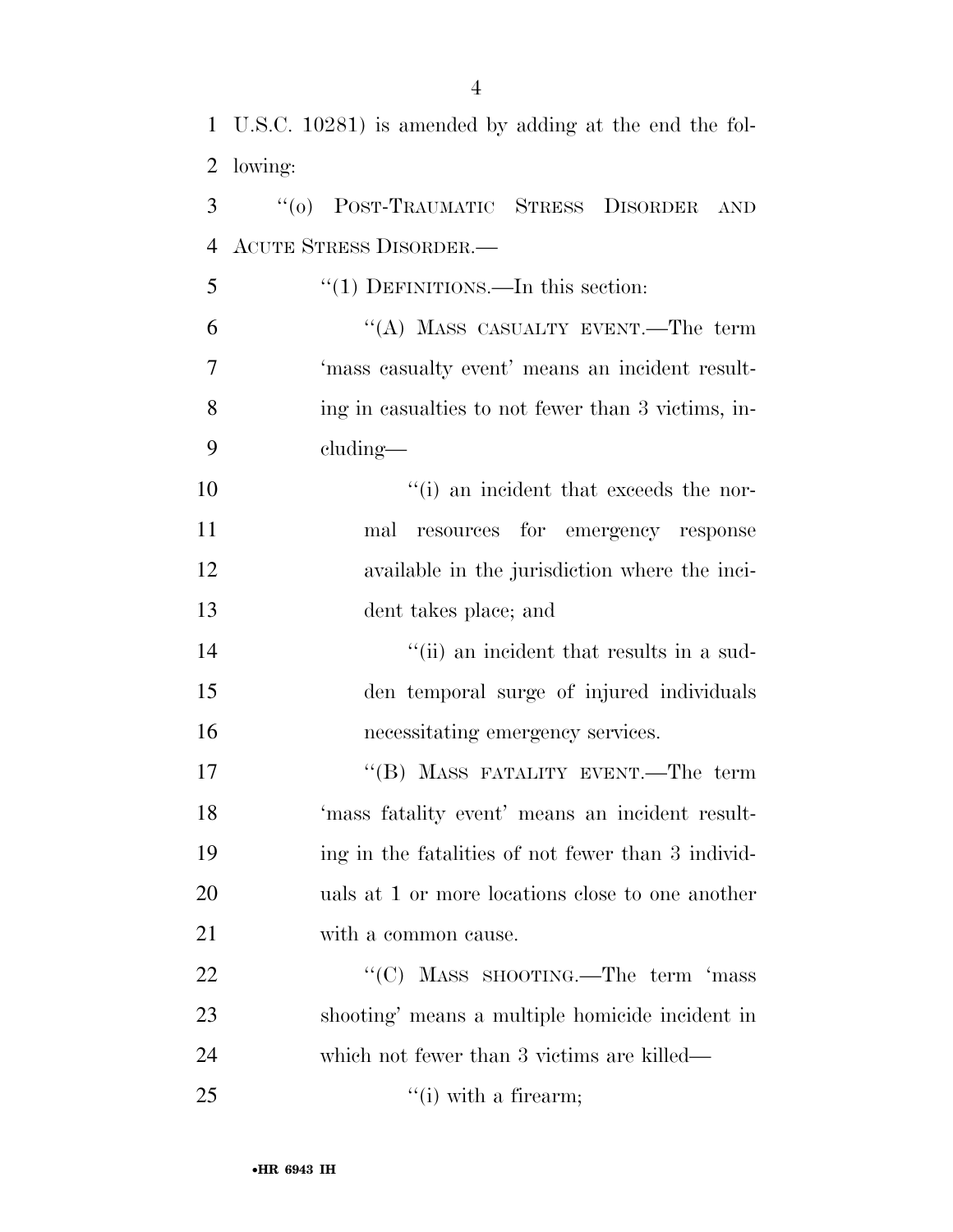| $\mathbf{1}$   | $``$ (ii) within 1 event; and                  |
|----------------|------------------------------------------------|
| $\overline{2}$ | "(iii) in 1 or more locations in close         |
| 3              | proximity.                                     |
| $\overline{4}$ | "(2) PERSONAL INJURY SUSTAINED IN LINE OF      |
| 5              | $DUTY$ .                                       |
| 6              | "(A) IN GENERAL.—Except as provided in         |
| 7              | subparagraph (B), as determined by the Bu-     |
| 8              | reau-                                          |
| 9              | "(i) post-traumatic stress disorder or         |
| 10             | acute stress disorder suffered by a public     |
| 11             | safety officer, and diagnosed by a licensed    |
| 12             | medical or mental health professional, shall   |
| 13             | be presumed to constitute a personal in-       |
| 14             | jury within the meaning of subsection (a),     |
| 15             | sustained in the line of duty by the officer,  |
| 16             | if the officer, while on duty, engages in sit- |
| 17             | uations involving stressful, tensional, or     |
| 18             | traumatic law enforcement, fire suppres-       |
| 19             | sion, rescue, hazardous material response,     |
| 20             | emergency medical services (including re-      |
| 21             | sponding to opioid overdoses, or traumatic     |
| 22             | psychological or psychiatric distress calls),  |
| 23             | prison security, disaster relief, or other     |
| 24             | emergency response activity;                   |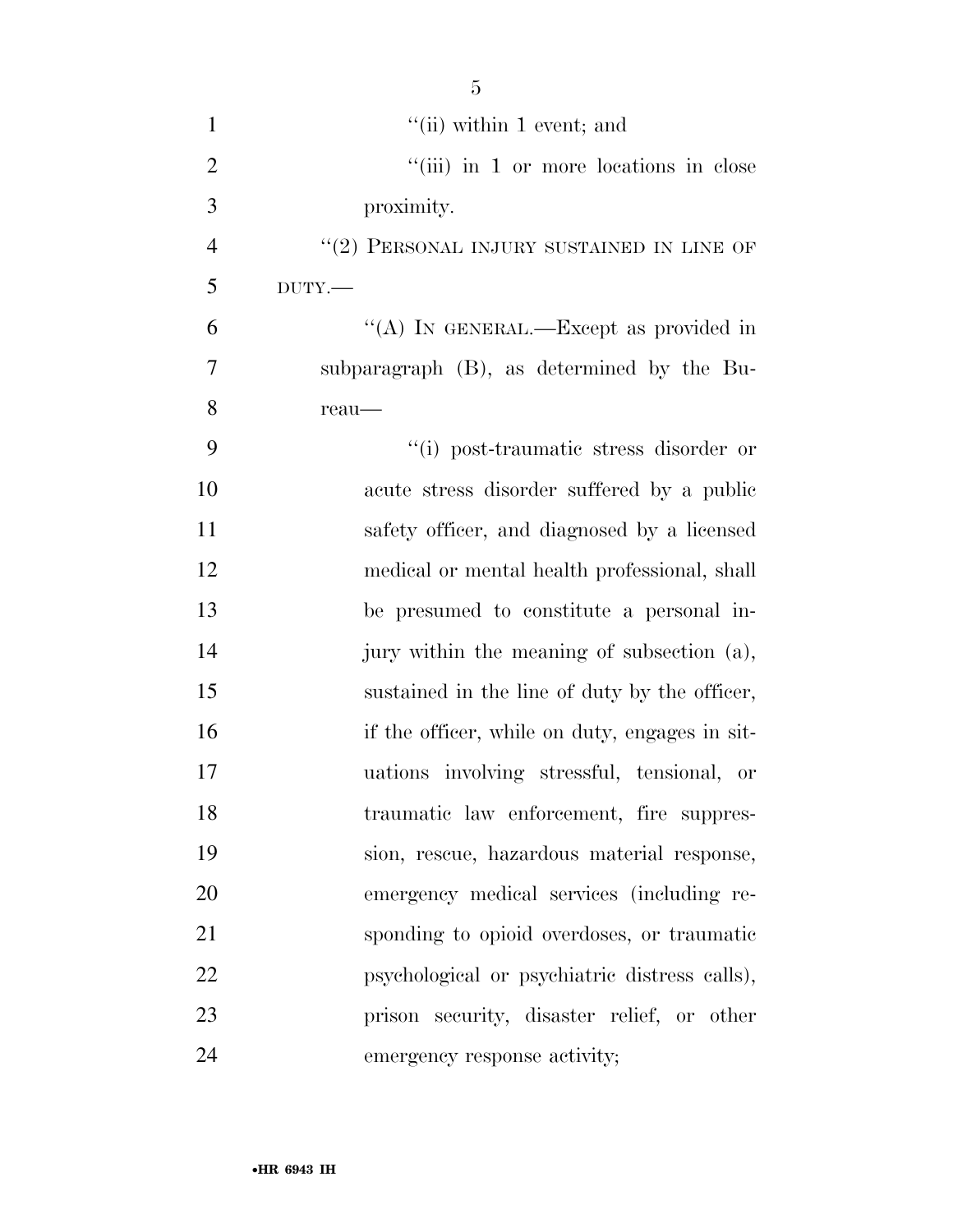$''(ii)$  post-traumatic stress disorder or acute stress disorder suffered by a public safety officer who has contacted or at-4 tempted to contact the employee assistance program of the agency or entity that the officer serves, a licensed medical or mental health professional, suicide prevention serv- ices, or another mental health assistance service in order to receive help, treatment, or diagnosis for post-traumatic stress dis- order or acute stress disorder, shall be pre- sumed to constitute a personal injury with- in the meaning of subsection (a), sustained 14 in the line of duty by the officer, if the of- ficer, while on duty, engages in situations involving stressful, tensional, or traumatic law enforcement, fire suppression, rescue, hazardous material response, emergency medical services (including responding to opioid overdoses, or traumatic psycho- logical or psychiatric distress calls), prison security, disaster relief, or other emergency response activity; and 24 ''(iii) post-traumatic stress disorder or

acute stress disorder suffered by a public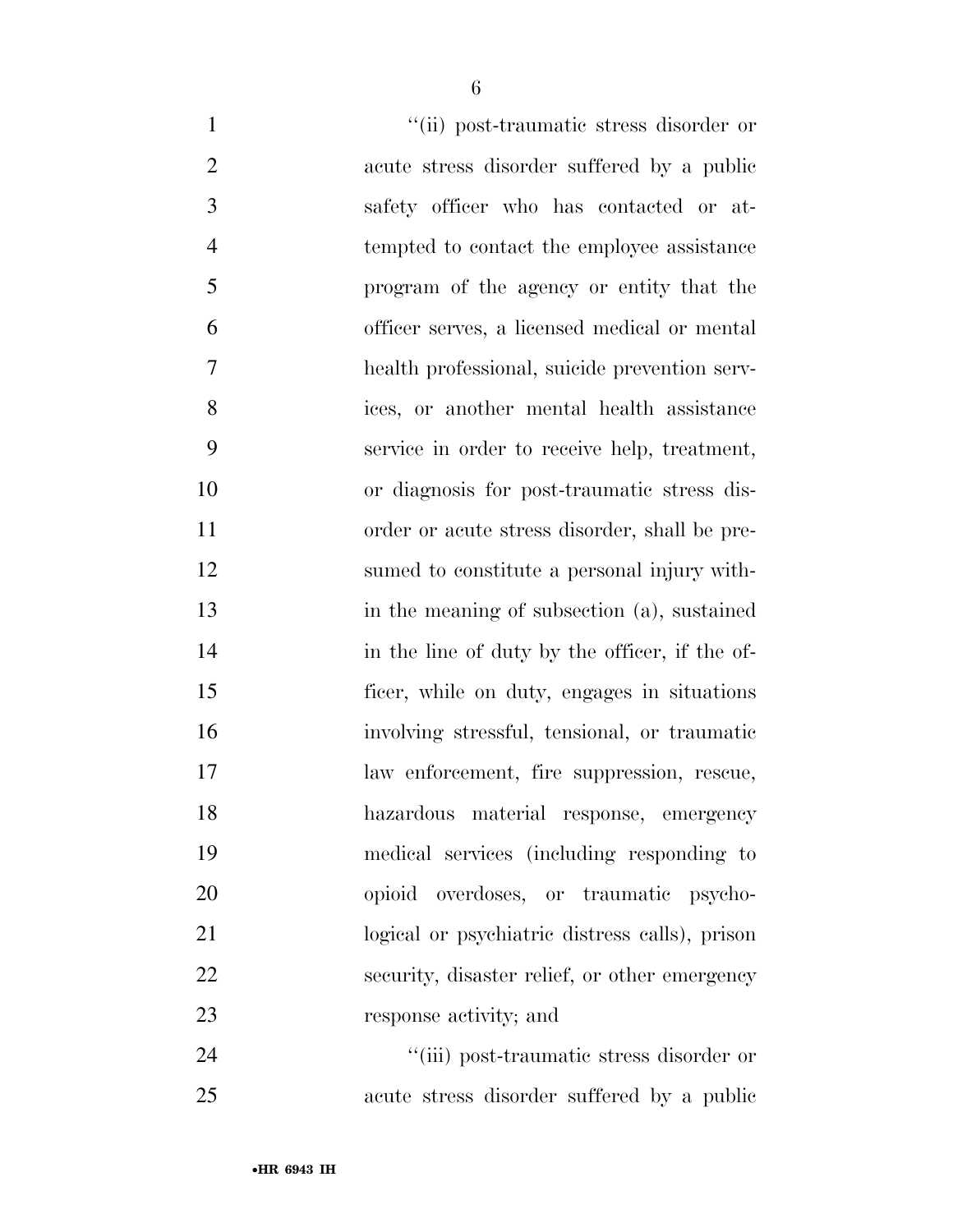- safety officer who engages in a response to 2 a mass casualty incident, mass death inci- dent, or mass shooting involving stressful, tensional, or traumatic law enforcement, fire suppression, rescue, hazardous mate- rial response, prison security, disaster re- lief, or other emergency response activity shall be presumed to constitute a personal injury within the meaning of subsection (a), sustained in the line of duty by the of- ficer. 12 "(B) EXCEPTIONS.— 13 "(i) DISORDER UNRELATED TO EN-GAGEMENT.—Subparagraph (A) shall not
- apply if the Bureau establishes, by clear and convincing evidence, and based on competent psychological or medical evi- dence, that the post-traumatic stress dis- order or acute stress disorder was com- pletely unrelated to engagement in situa-21 tions described in clause (i), (ii), or (iii) of 22 that subparagraph.

23 "(ii) OTHER DIRECT AND PROXIMATE CAUSE.—Subparagraph (A) shall not apply if competent psychological or medical evi-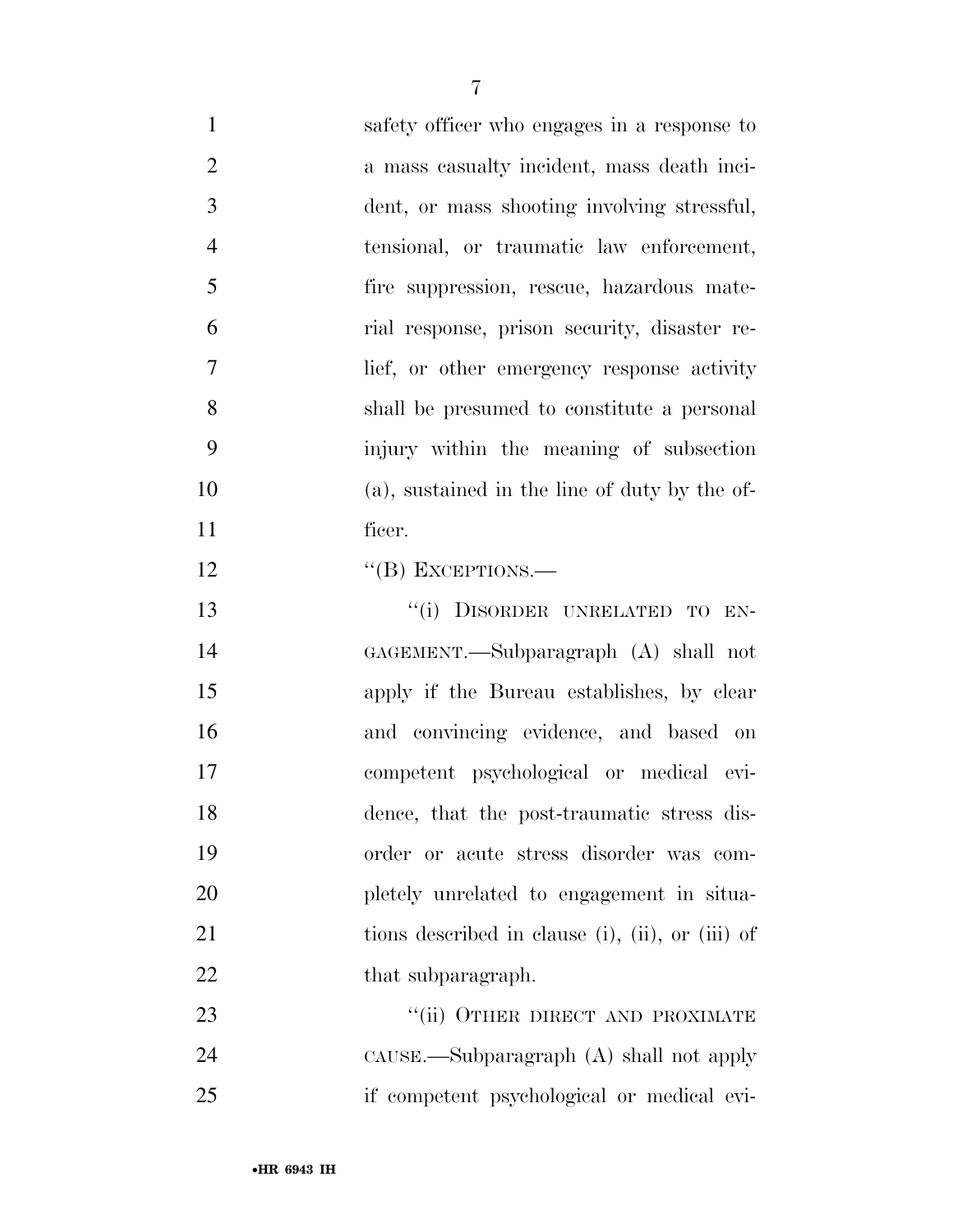| $\mathbf{1}$   | dence establishes that the post-traumatic      |
|----------------|------------------------------------------------|
| $\overline{2}$ | stress disorder or acute stress disorder was   |
| 3              | directly and proximately caused by some-       |
| $\overline{4}$ | thing other than the mere presence of          |
| 5              | post-traumatic stress disorder or acute        |
| 6              | stress disorder risk factors.                  |
| 7              | $\cdot\cdot(3)$ DEATH OR DISABILITY.—          |
| 8              | "(A) IN GENERAL.—                              |
| 9              | "(i) DEATH BY SUICIDE OF ANY OFFI-             |
| 10             | CER.—For purposes of a claim under sub-        |
| 11             | section (a), if a public safety officer de-    |
| 12             | scribed in clause (i), (ii), or (iii) of para- |
| 13             | graph $(2)(A)$ of this subsection dies by sui- |
| 14             | cide, that death shall be presumed to be a     |
| 15             | direct and proximate result of the post-       |
| 16             | traumatic stress disorder or acute stress      |
| 17             | disorder suffered by the public safety offi-   |
| 18             | cer.                                           |
| 19             | "(ii) DISABILITY OF DIAGNOSED OFFI-            |
| 20             | CERS.—For purposes of a claim under sub-       |
| 21             | section (b), if a public safety officer de-    |
| 22             | scribed in paragraph $(2)(A)(i)$ of this sub-  |
| 23             | section is permanently and totally disabled    |
| 24             | as a result of the post-traumatic stress dis-  |
| 25             | order or acute stress disorder suffered by     |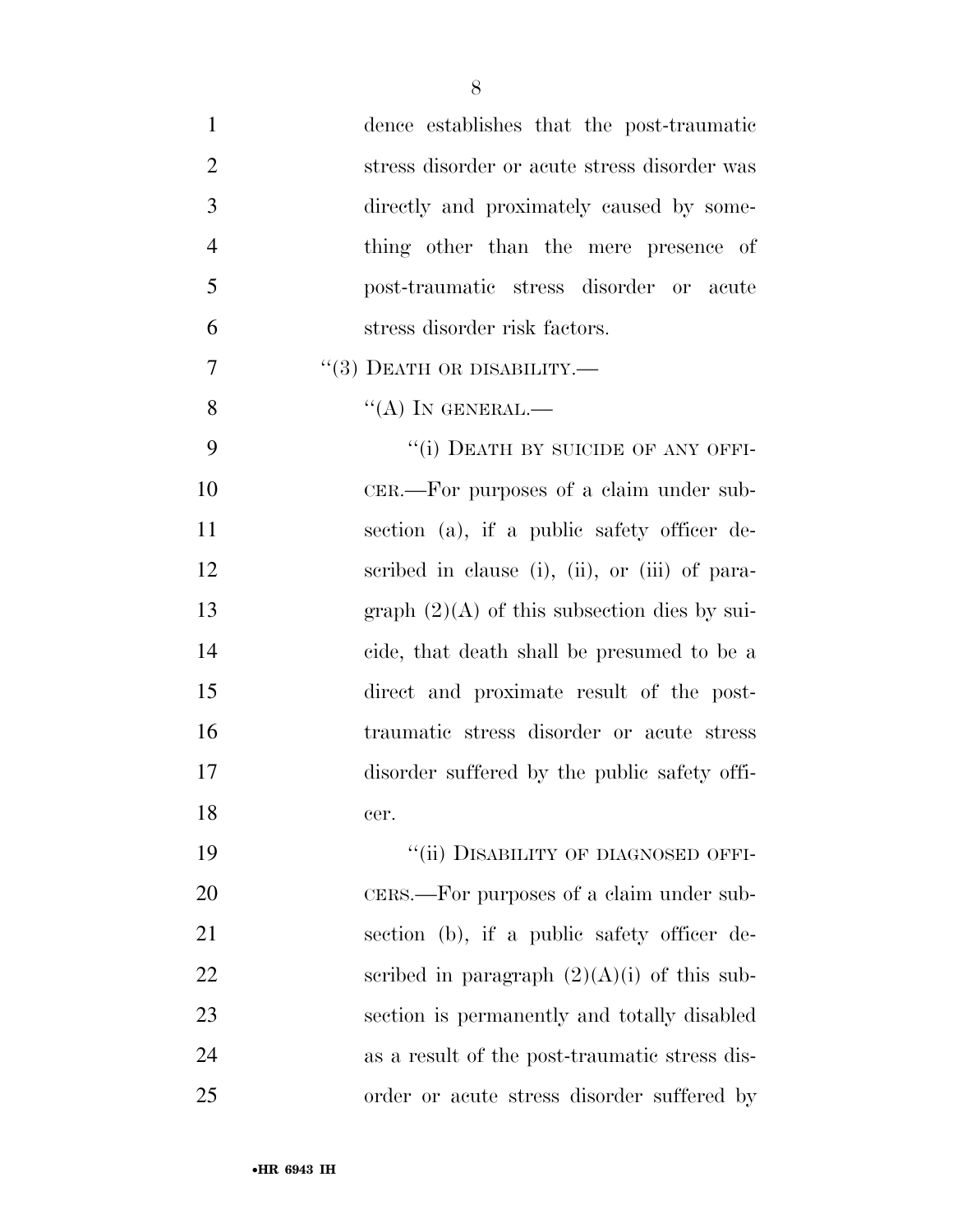| $\mathbf{1}$   | the public safety officer, including as a re-         |
|----------------|-------------------------------------------------------|
| $\overline{2}$ | sult of attempted suicide, that disability            |
| 3              | shall be presumed to be a direct and proxi-           |
| $\overline{4}$ | mate result of the post-traumatic stress              |
| 5              | disorder or acute stress disorder suffered            |
| 6              | by the public safety officer.                         |
| 7              | "(iii) DISABILITY OF NON-DIAGNOSED                    |
| 8              | OFFICERS DUE TO ATTEMPTED SUICIDE.-                   |
| 9              | For purposes of a claim under subsection              |
| 10             | (b), if a public safety officer described in          |
| 11             | clause (ii) or (iii) of paragraph $(2)(A)$ of         |
| 12             | this subsection is permanently and totally            |
| 13             | disabled as a result of attempted suicide,            |
| 14             | that disability shall be presumed to be a             |
| 15             | direct and proximate result of the post-              |
| 16             | traumatic stress disorder or acute stress             |
| 17             | disorder suffered by the public safety offi-          |
| 18             | cer.                                                  |
| 19             | $\lq\lq (B)$<br>PERMANENT AND<br><b>TOTAL</b><br>DIS- |
| 20             | ABILITY.—For purposes of clauses (ii) and (iii)       |
| 21             | of subparagraph (A), an individual shall be con-      |
| 22             | sidered permanently and totally disabled as a         |
| 23             | result of an attempted suicide or of post-trau-       |
| 24             | matic stress disorder or acute stress disorder if     |
| 25             | the individual is unable to serve as a public         |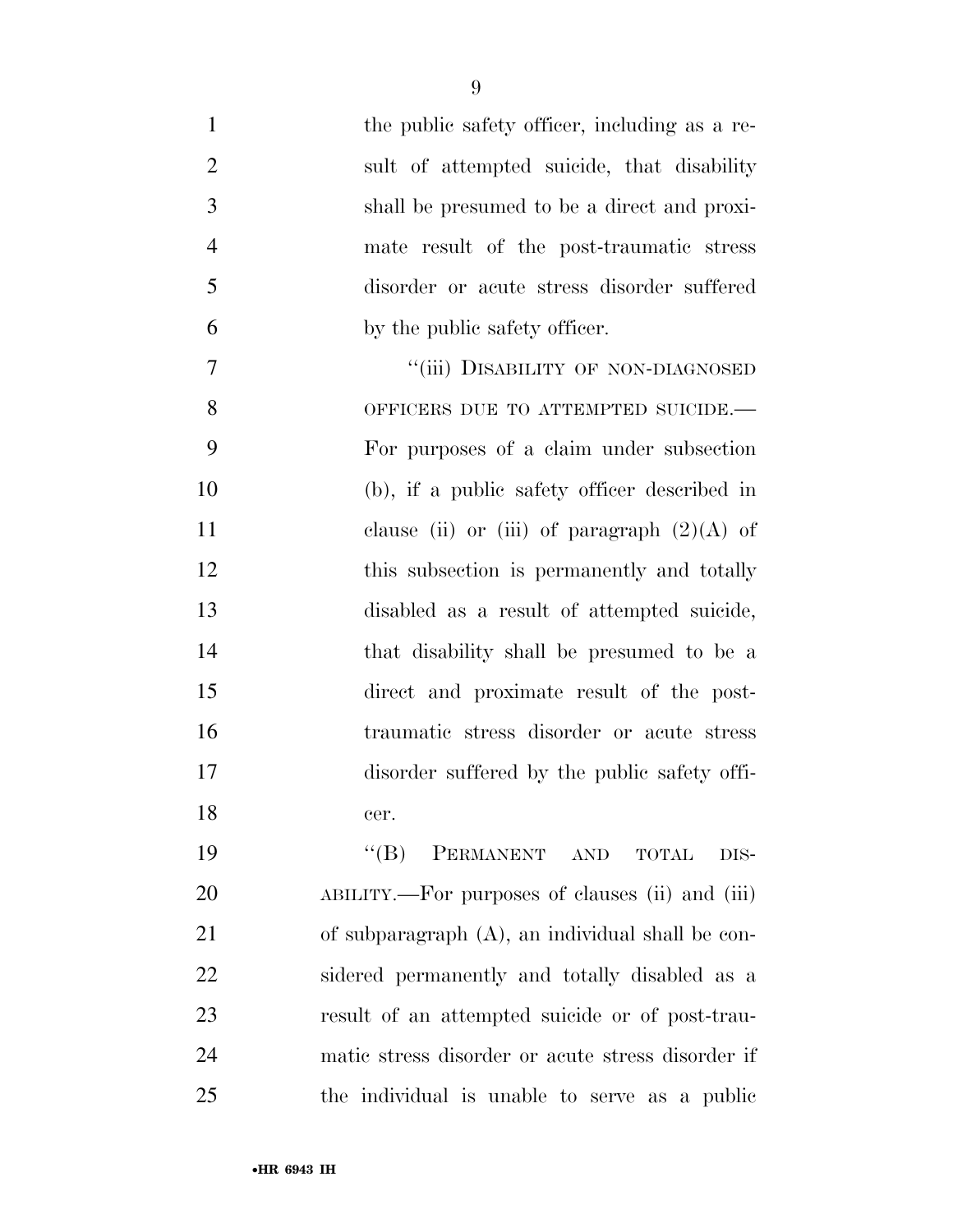| $\mathbf{1}$   | safety officer in the same or a substantially               |
|----------------|-------------------------------------------------------------|
| $\overline{2}$ | similar role as the individual was serving prior            |
| 3              | to the attempted suicide or prior to suffering              |
| $\overline{4}$ | from post-traumatic stress disorder or acute                |
| 5              | stress disorder, respectively.                              |
| 6              | "(4) APPLICABILITY OF LIMITATIONS ON BENE-                  |
| $\overline{7}$ | $FITS$ .                                                    |
| 8              | ``(A)<br>INTENTIONAL ACTIONS.—Section                       |
| 9              | $1202(a)(1)$ shall not apply to any claim for a             |
| 10             | benefit under this part that is payable in ac-              |
| 11             | cordance with this subsection.                              |
| 12             | "(B) SUBSTANCE USE.—Section                                 |
| 13             | $1202(a)(2)$ shall not preclude the payment of a            |
| 14             | benefit under this part if the benefit is other-            |
| 15             | wise payable in accordance with this sub-                   |
| 16             | section.".                                                  |
| 17             | (b) RETROACTIVE APPLICABILITY.—The amendment                |
| 18             | made by subsection (a) shall take effect as if enacted on   |
| 19             | January 1, 2019, and shall apply to any public safety offi- |
| 20             | cer who dies or is permanently and totally disabled on or   |
| 21             | after that date.                                            |
| 22             | SEC. 4. GAO REPORT.                                         |
| 23             | Not later than 1 year after the date of enactment           |
| 24             | of this Act, the Comptroller General of the United States   |

shall submit to Congress a report that details benefits